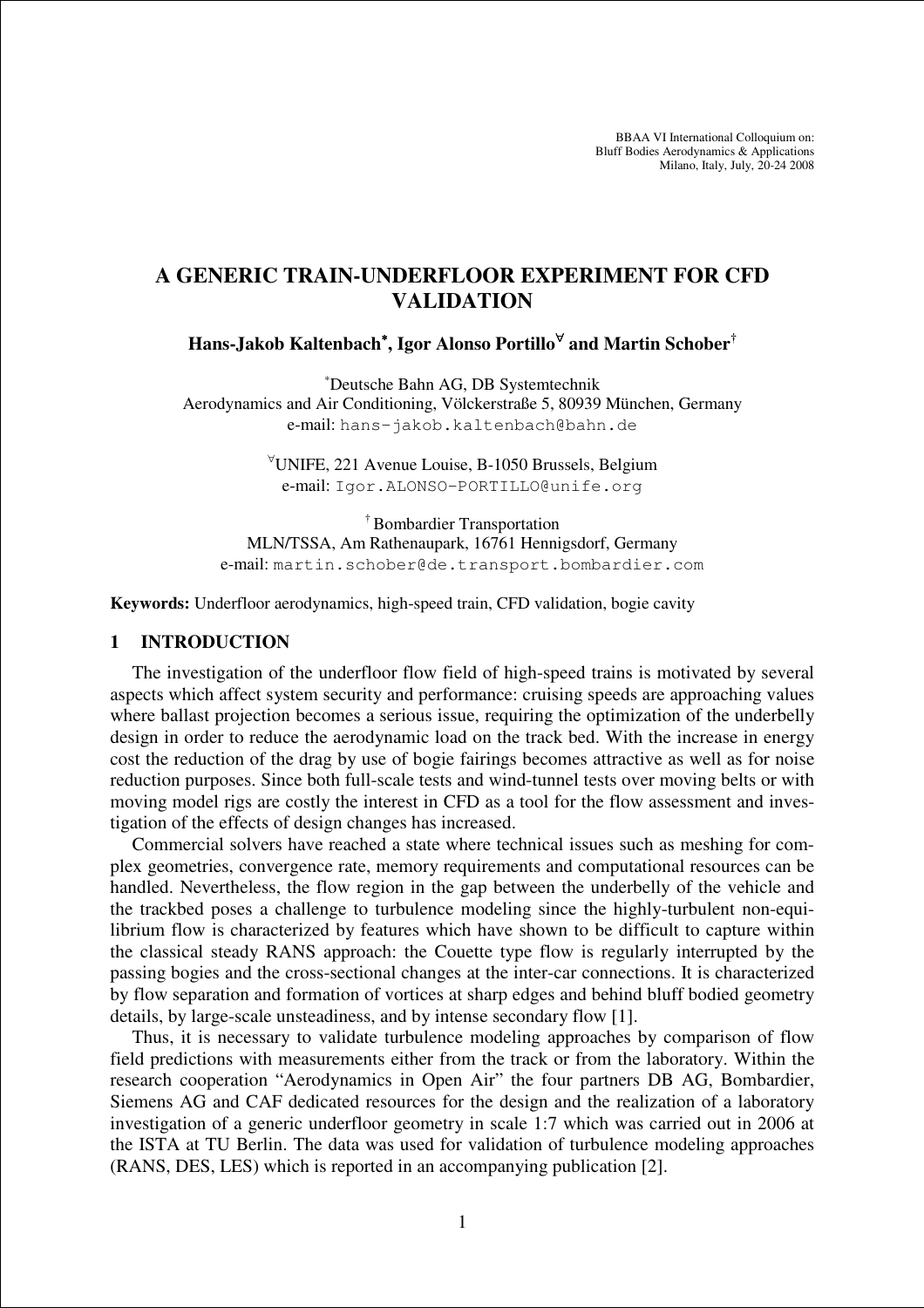## **2 MOTIVATION AND SET-UP**

The experiment was tailored around existing 1:7 scale wooden models of two typical ICE 3 bogies. The generic underfloor geometry should

- include typical flow features of the underfloor region of a train which challenge CFD,
- provide boundary conditions which could be easily realized in a CFD model,
- allow easy access for LDA from different sides, and
- provide detailed profiles of mean velocity and turbulence statistics.

Fig. 1 shows a sketch of the geometry which consists of two bogie cavities that are connected by ducts and separated by a larger empty cavity which mirrors the cross-sectional changes at the connection of two coaches of the ICE 3. The coupling rod was modeled by a cylindrical stick. Inside the first bogie cavity the asymmetrical motor bogie with a pair of engines and gear boxes is placed whereas the second cavity holds the symmetrical trailer bogie with disk brakes and the eddy-current brake.

 Clearly, the "channel" situation differs strongly from the one under the real train due to the presence of an axial pressure gradient and lateral obstruction of the flow by the side walls. Nevertheless, some features such as the formation of shear-layer at sharp edges, the flow around obstacles such as the wheels, and the existence of flow from the trackbed side in an out of the cavities should be qualitatively similar.



**Figure 1**: Generic underfloor geometry consisting of two bogie cavities separated by a third cavity in the center representing the intercar gap. The flow is from left to right. The motor bogie sits in the left cavity.

Fig. 1 also shows the set-up in the laboratory. Air from the centrifugal blower enters through screens into the axial-symmetric settling chamber. It passes through a contraction and enters a rectangular duct with a gap width of  $h = 68$  *mm* which corresponds to a distance of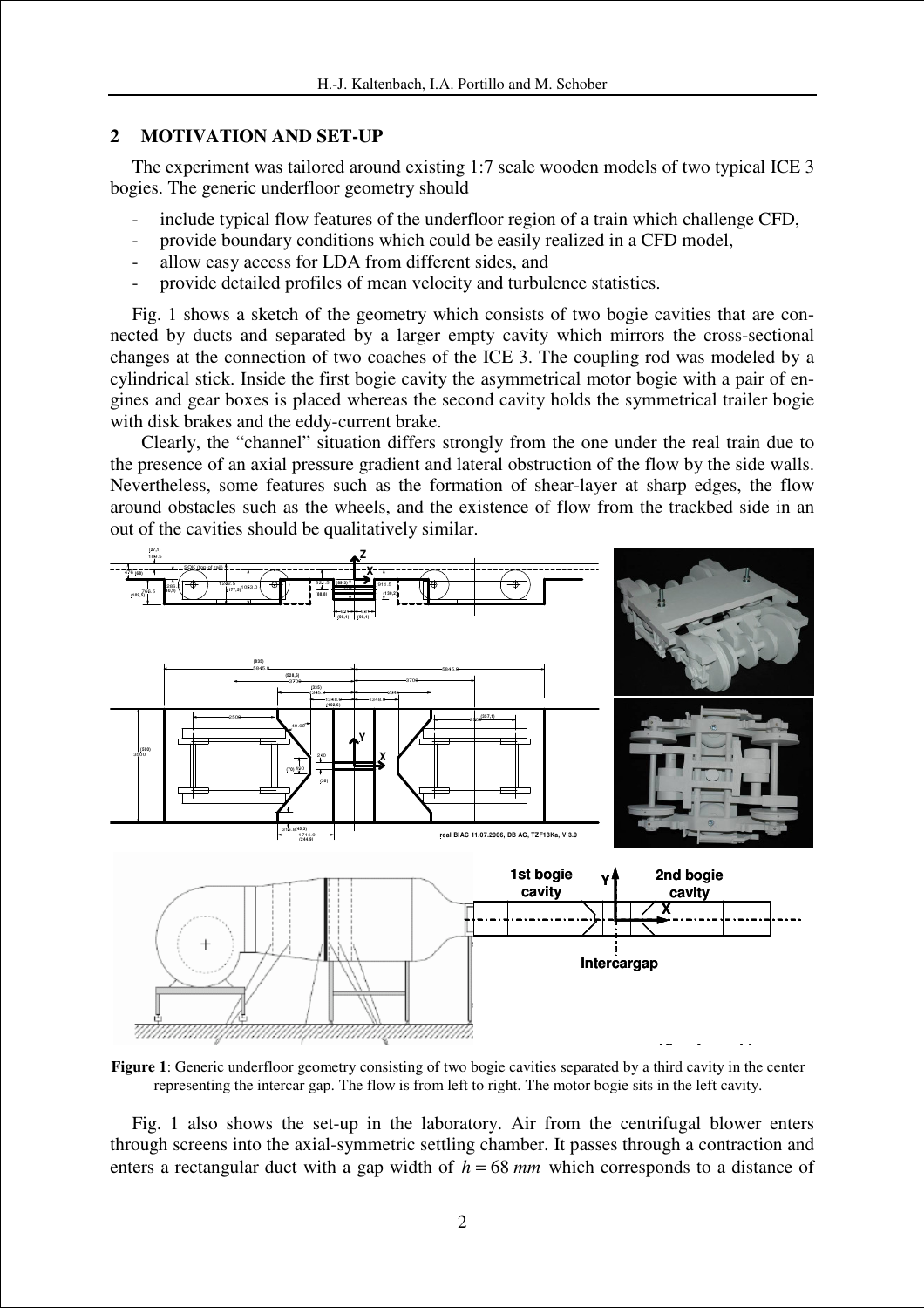476 mm (in 1:1) between the underbelly of a coach and the trackbed. The latter is represented by a flat, smooth wall. Rails are not modeled and the wheels are at rest. The overall dimensions of the test section are 500 mm in the lateral direction and 2438 mm in the axial direction, including the 250 mm and 500 mm long inlet and outlet.

#### **3 RESULTS**

The flow speed was measured with a two-component LDA from Dantec Systems with a 300 mW air cooled argon ion laser in backscatter mode. The beams had wavelengths of 514,4 nm (LDA 1) and 488 nm (LDA 2) and the focal length of the optics was 310 mm. The flow was seeded with a spray of DEHS that was directed into the inlet orifice of the blower. Optical access to the model was either provided through lateral walls or through the flat wall representing the trackbed.

The flow in the inlet duct is fairly uniform across the channel, allowing to specify plug flow of magnitude  $U_{ref} = 25.5 \frac{m}{s}$  with superimposed low-level turbulence intensity of  $u_{rms}/U_{ref} = 0.028$  as inlet boundary condition in the CFD.

Fig. 2 gives an impression of the wide variety of flow patterns encountered in this configuration. Pdfs of the velocity are often non-Gaussian, non-symmetric, and occasionally bi-modal as in the vicinity of the bogie frame or downstream of the wheels.



**Figure 2:** Distribution of the axial velocity at several positions in the first bogie cavity.

Mean flow and turbulence intensity profiles along *z* have been measured at the nodes of a 50 mm by 50 mm "grid" in the *x,y*-plane. Some examples are shown in Fig. 4 from the funnel-shaped end region of the first bogie cavity and from the central cavity. The flow separates at the rearward blunt face of the first bogie cavity and a small separation bubble forms along the "train" underside downstream of the funnel. There, the r.m.s. of the axial velocity component reaches high values up to 50% of the bulk velocity *Uref*.



**Figure 3:** Profiles (along x) of the mean (left) and the rms (right) of the axial velocity component at several lateral positions close to the flat rear wall of the rig  $(z/h = 0.91)$  which represents the trackbed.